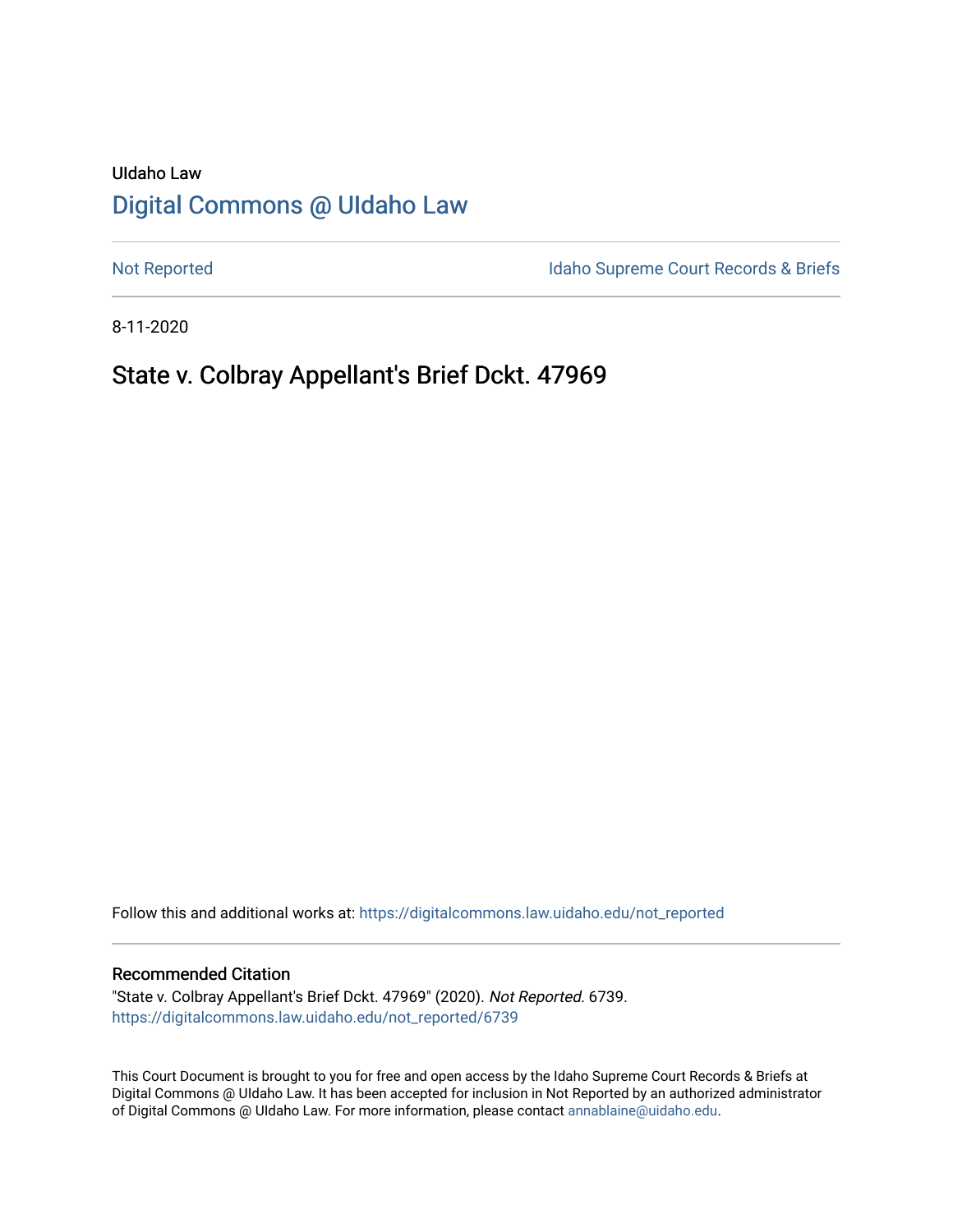Electronically Filed 8/11/2020 11 :25 AM Idaho Supreme Court Melanie Gagnepain, Clerk of the Court By: Brad Thies, Deputy Clerk

ERIC D. FREDERICKSEN State Appellate Public Defender I.S.B. #6555

ERIK R. LEHTINEN Chief, Appellate Unit I.S.B. #6247 322 E. Front Street, Suite 570 Boise, Idaho 83702 Phone: (208) 334-2712 Fax: (208) 334-2985 E-mail: documents@sapd.state.id. us

## IN THE SUPREME COURT OF THE STATE OF IDAHO

| STATE OF IDAHO,       |                              |
|-----------------------|------------------------------|
|                       | NO. 47969-2020               |
| Plaintiff-Respondent, |                              |
|                       | ADA COUNTY NO. CR01-17-40344 |
| V.                    |                              |
|                       |                              |
| TONY LEE COLBRAY,     | <b>APPELLANT'S BRIEF</b>     |
|                       |                              |
| Defendant-Appellant.  |                              |
|                       |                              |

## STATEMENT OF THE CASE

Nature of the Case

Tony Colbray pied guilty to one count of possession of heroin with intent to distribute, and was sentenced to fifteen years, with four years fixed. Mr. Colbray appeals, asserting the district court abused its discretion when it imposed an excessive sentence, and when it denied his Rule 35 motion. Specifically, he contends the district court erred by failing to place him on probation.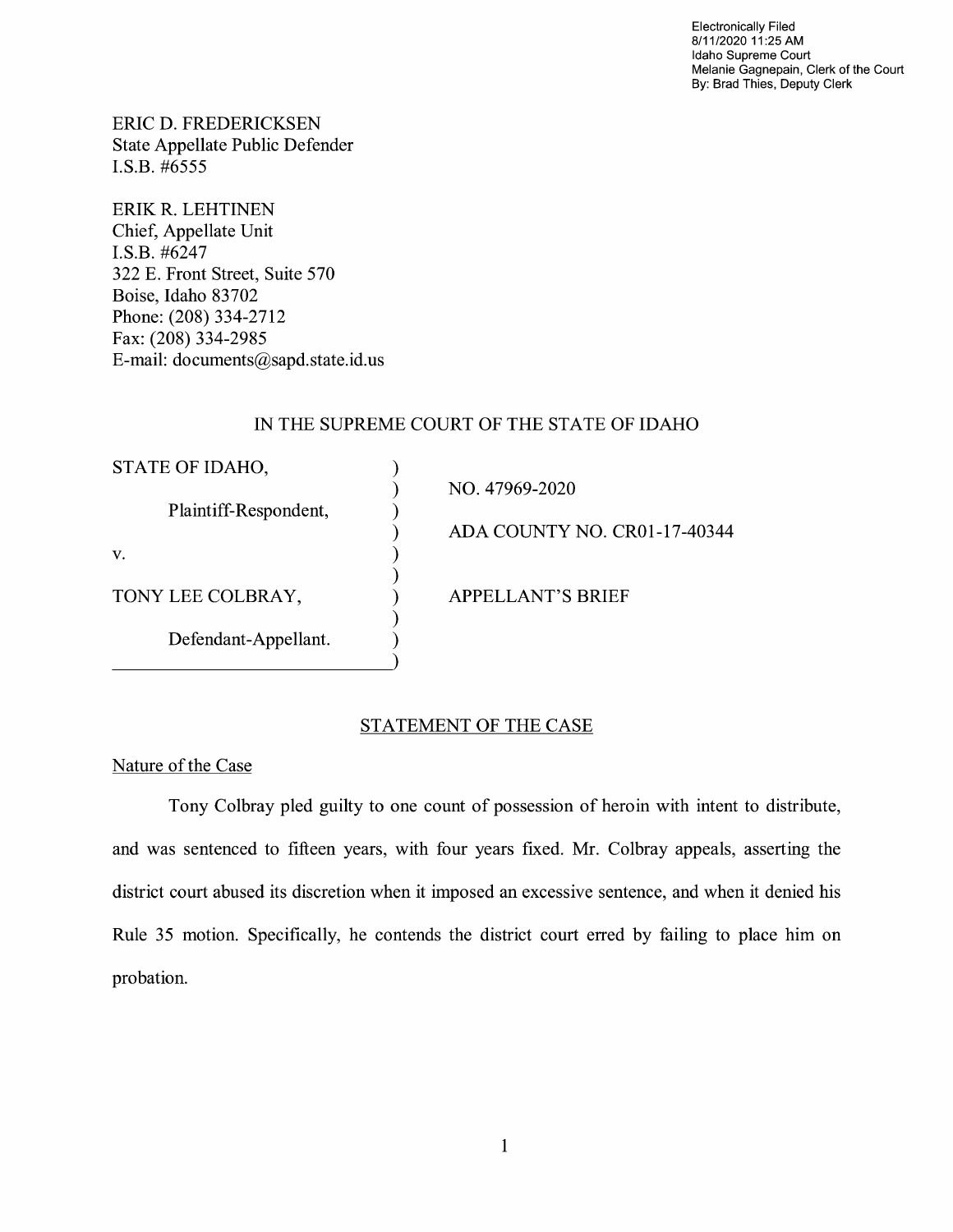#### Statement of the Facts & Course of Proceedings

Initially, a complaint was filed charging Mr. Colbray with one count of possession of heroin with intent to deliver. (R., pp.10-11.) However, a superseding indictment was later filed, charging one count of conspiracy to traffic heroin, one count of possession of heroin with intent to deliver, one count of possession of drug paraphernalia with intent to deliver, and one count of misdemeanor possession of drug paraphernalia. (Aug., p.1.)<sup>1</sup> The State then moved to file a persistent violator enhancement. (R., pp.36-37.)

Pursuant to a plea agreement, Mr. Colbray pled guilty to one count of aiding and abetting possession of heroin with intent to deliver. (R., p.61; Tr., p.8, Ls.22-23.) In exchange for Mr. Colbray's guilty plea, the State agreed to dismiss the other charges, and would not pursue the persistent violator enhancement. (R., p.61.) On the day the court accepted Mr. Colbray's guilty plea, he waived a presentence investigation and elected to proceed immediately to sentencing. *(See Tr., p.35, L.11 - p.36, L.3.)* The State gave no specific sentencing recommendation, instead asking the court to "impose ... whatever sentence it feels would be appropriate to deter the defendant." (Tr., p.41, Ls.20-22.) Both Mr. Colbray and his attorney asked the court for probation. (Tr., p.46, Ls.12-15; p.58, Ls.4-5.) The court imposed a unified sentence of fifteen years, with four years fixed. (R., pp.62-64; Tr., p.68, Ls.15-18.)

Mr. Colbray timely filed a Rule 35 motion from the judgment of conviction. (R., pp.68- 86.) In that motion, Mr. Colbray asked the court "to reduce his sentence to two years (2) fixed followed by eight (8) years indeterminate." (R., p.69.) The court denied that motion, stating it believed the "sentence was reasonable at the time that it was imposed, and there are no grounds for additional leniency." (R., p.91.)

 $<sup>1</sup>$  A motion to augment has been filed together with this brief.</sup>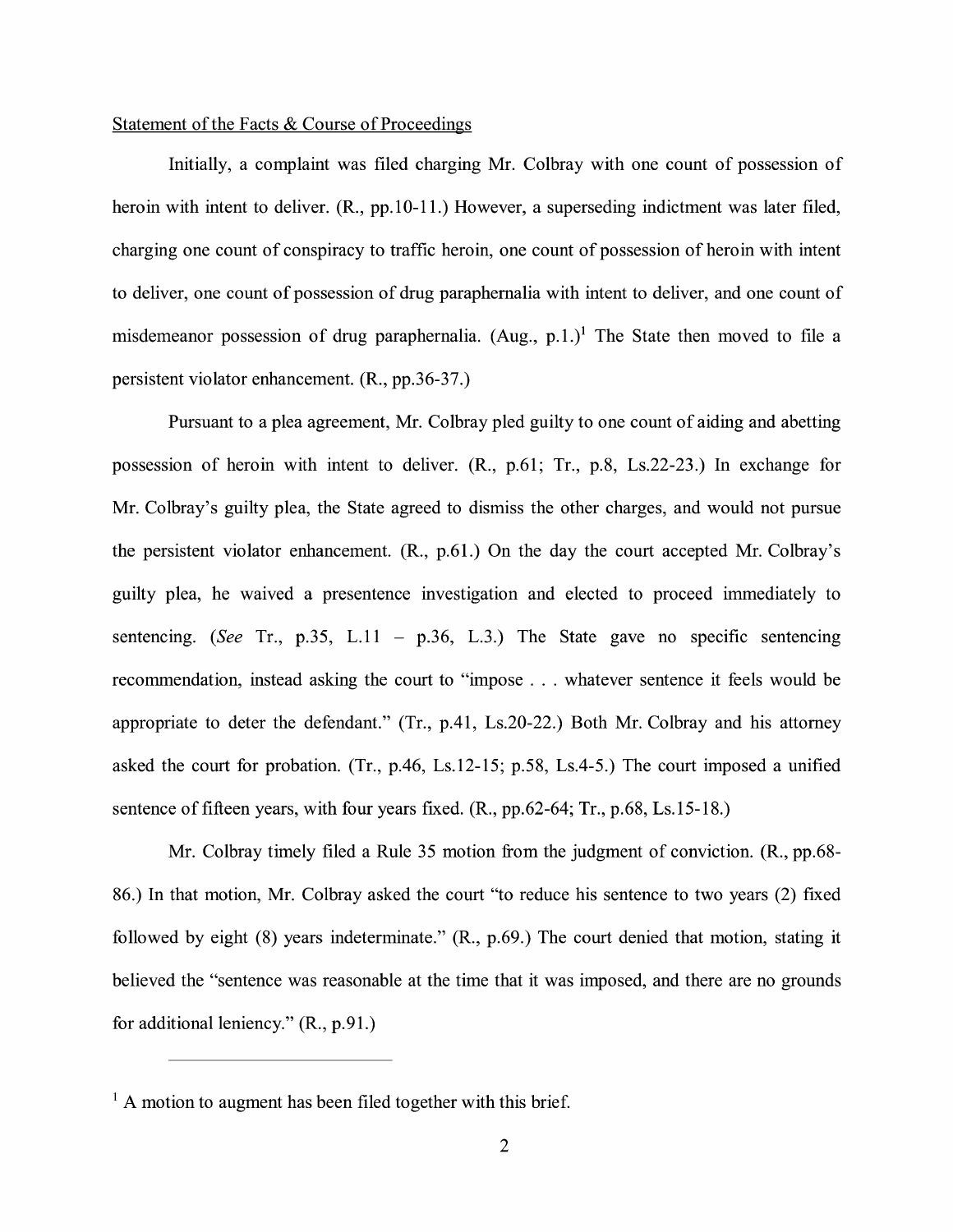The original judgment of conviction was entered on July 30, 2018. (R., pp.62-64.) No notice of appeal was filed within 42 days. However, pursuant to a grant of post-conviction relief in Ada County case CV0l-19-07794, the Judgment of Conviction was re-entered on April 3, 2020. (R., pp.102-04.) A Notice of Appeal was then timely filed from the re-entered Judgment of Conviction. (R., pp.106-08.)

#### ISSUES

- I. Did the district court abuse its discretion when it imposed a unified sentence of fifteen years, with four years fixed, upon Mr. Colbray following his plea of guilty to possession of a controlled substance with intent to deliver?
- II. Did the district court abuse its discretion when it denied Mr. Colbray's Rule 35 Motion?

### ARGUMENT

I.

## The District Court Abused Its Discretion When It Imposed A Unified Sentence Of Fifteen Years, With Four Years Fixed, Upon Mr. Colbray Following His Plea Of Guilty To Possession Of A Controlled Substance With Intent To Deliver

A. Introduction

Mr. Colbray asserts that, given any view of the facts, his sentence of fifteen years, with four years fixed, is excessive. Specifically, he asserts that had the district court given the substantial amount of mitigating evidence in the record its proper weight, the court should have placed him on probation.

## B. Standard Of Review

There are "four objectives of criminal punishment: (1) protection of society, (2) deterrence of the individual and the public generally,  $(3)$  possibility of rehabilitation, and  $(4)$ punishment or retribution for wrongdoing." *State v. Toohill,* 103 Idaho 565, 568 (Ct. App. 1982).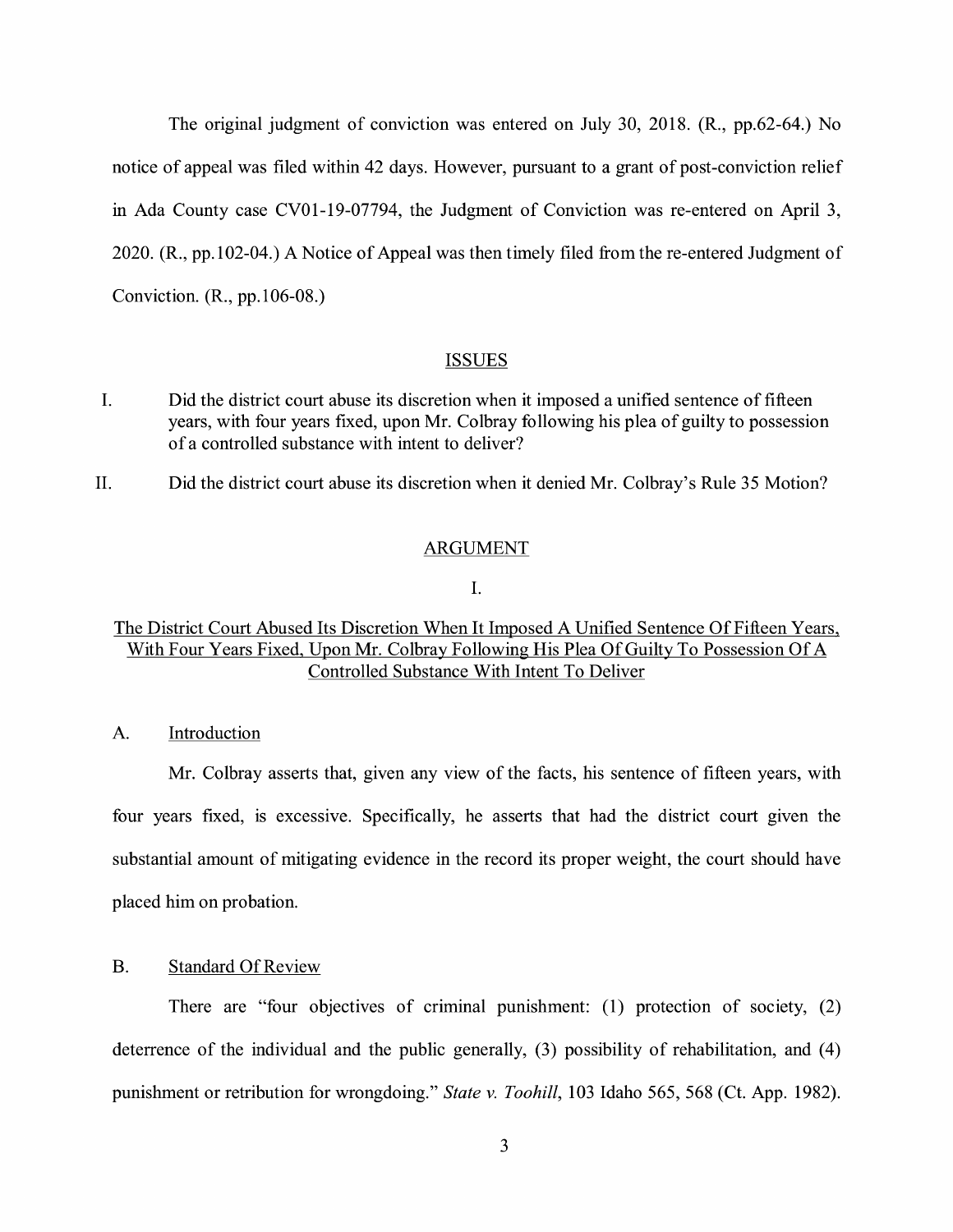However, "the primary consideration is the good order and protection of society, [and a]ll other factors must be subservient to that end." *Id.* (internal quotation marks and citations removed). Even so, Idaho law prefers avoiding imprisonment for defendants, providing that, "The sentencing court *should first consider placement in the community."* I.C. § 19-2521(1)(a) ( emphasis added).

The Idaho Supreme Court has held that, "'[w]here a sentence is within statutory limits, an appellant has the burden of showing a clear abuse of discretion on the part of the court imposing the sentence."' *State v. Jackson,* 130 Idaho 293, 294 (1997) (quoting *State v. Cotton,* 100 Idaho 573 (1979)).

When this Court reviews an alleged abuse of discretion by a trial court the sequence of inquiry requires consideration of *four* essentials. Whether the trial court: (1) correctly perceived the issue as one of discretion; (2) acted within the outer boundaries of its discretion; (3) acted consistently with the legal standards applicable to the specific choices available to it; and  $(4)$  reached its decision by the exercise of reason.

*Lunneborg v. My Fun Life,* 163 Idaho 856, 863 (2018) (emphasis in original).

In this case, Mr. Colbray contends the district court abused its discretion by failing to exercise reason in its ultimate sentencing decision. "[R]easonableness is a fundamental requirement." *State v. Nice,* 103 Idaho 89, 90 (1982). "'[R]easonableness' implies that a term of confinement should be tailored to the purposes for which the sentence is imposed." *Toohill,* 103 Idaho at 568.

## C. The District Court Did Not Give Sufficient Weight To Mitigating Factors That Should Have Led It To Place Mr. Colbray On Probation

Mr. Colbray asserts that, given any view of the facts, the sentence imposed by the district court is excessive, particularly in light of the mitigating evidence presented. *See State v. Strand,*  137 Idaho 457, 460 (2002) (noting that when reviewing a sentence, Idaho's appellate courts will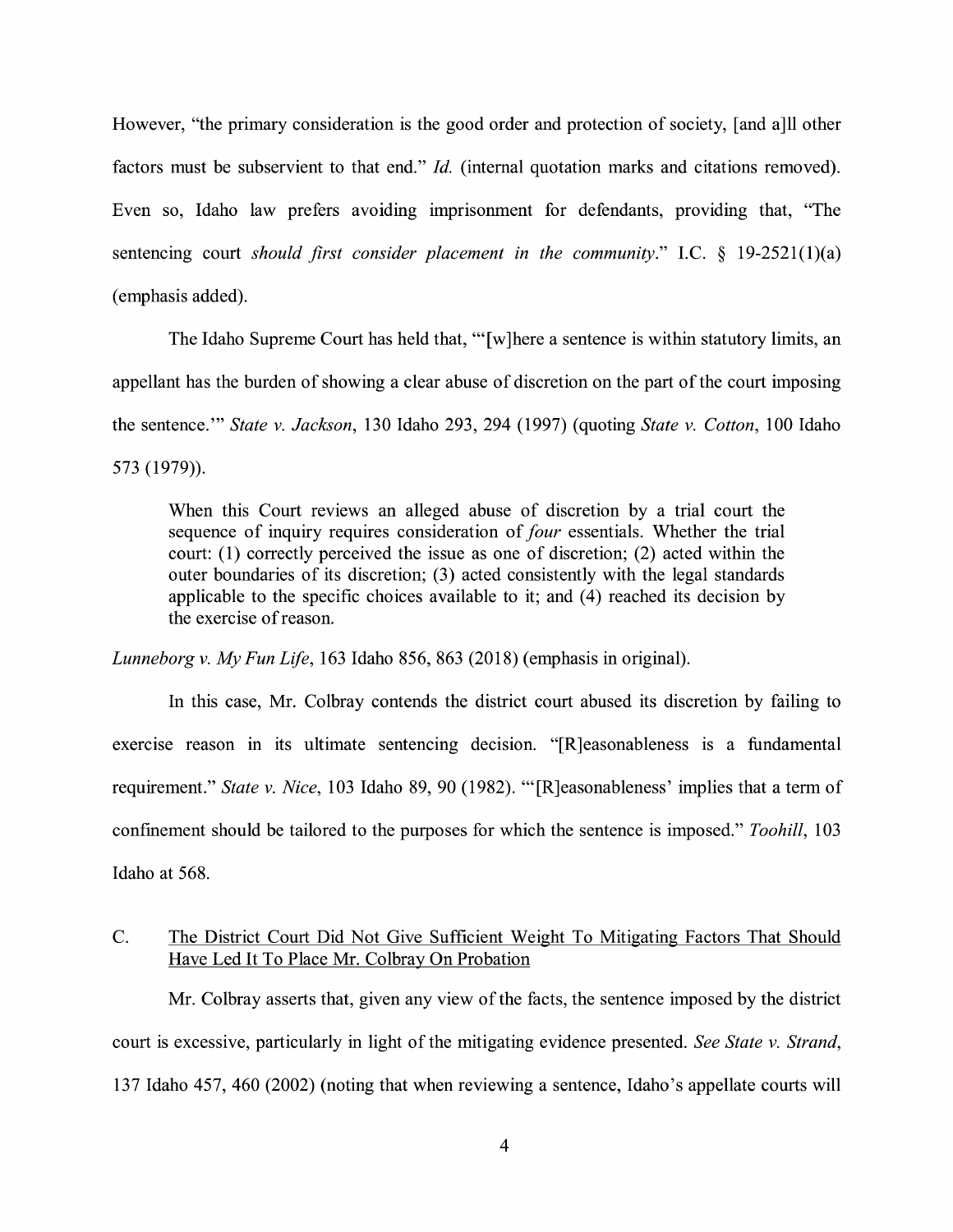"review the record on appeal, having due regard for the nature of the offense, *the character of the offender*, and the protection of the public interest") (emphasis added). The record in this case reflects a wealth of mitigating evidence that should have weighed in favor of the court placing Mr. Colbray on probation, including his honesty and acceptance of responsibility for his actions, his willingness and need to support his family, and the support he had from his family. Mr. Colbray asserts that, had the district court given that mitigating evidence its proper weight, the district court should have been led to place him on probation. By executing a lengthy prison sentence instead, Mr. Colbray asserts the district court did not exercise reason and, therefore, abused its discretion.

Mitigating factors to be considered by the sentencing court include a defendant who has "expressed contrition and repentance over his involvement with [certain] drug transactions." *State v. Baiz,* 120 Idaho 292, 293 (Ct. App. 1991) Courts have shown leniency and reduced sentences for defendants who have "accepted responsibility for [their] acts." *State v. Shideler,*  103 Idaho 593, 594 (1982); *see also State v. Carrasco,* 114 Idaho 348, 354-55 (Ct. App. 1988) (apparently treating as mitigation the fact that the defendant "acknowledged the wrongfulness of the transaction [ drug sale] and he openly expressed contrition for his acts"), *reversed on other grounds,* 117 Idaho 295 (1990)). This is especially true when the defendant has taken "full responsibility for his actions, and did not blame the victims in any way." *State v. Jackson,* 130 Idaho 293, 295-96 (1997).

Mr. Colbray has been honest and expressed contrition for his actions throughout these proceedings. His attorney vouched for him (while saying, "I have never vouched for clients") and called him "one of the most honest people" she had worked with. (Tr., p.47, Ls.3-18.) Mr. Colbray admitted that he had "kind of built a platform for five days for [his co-defendant] to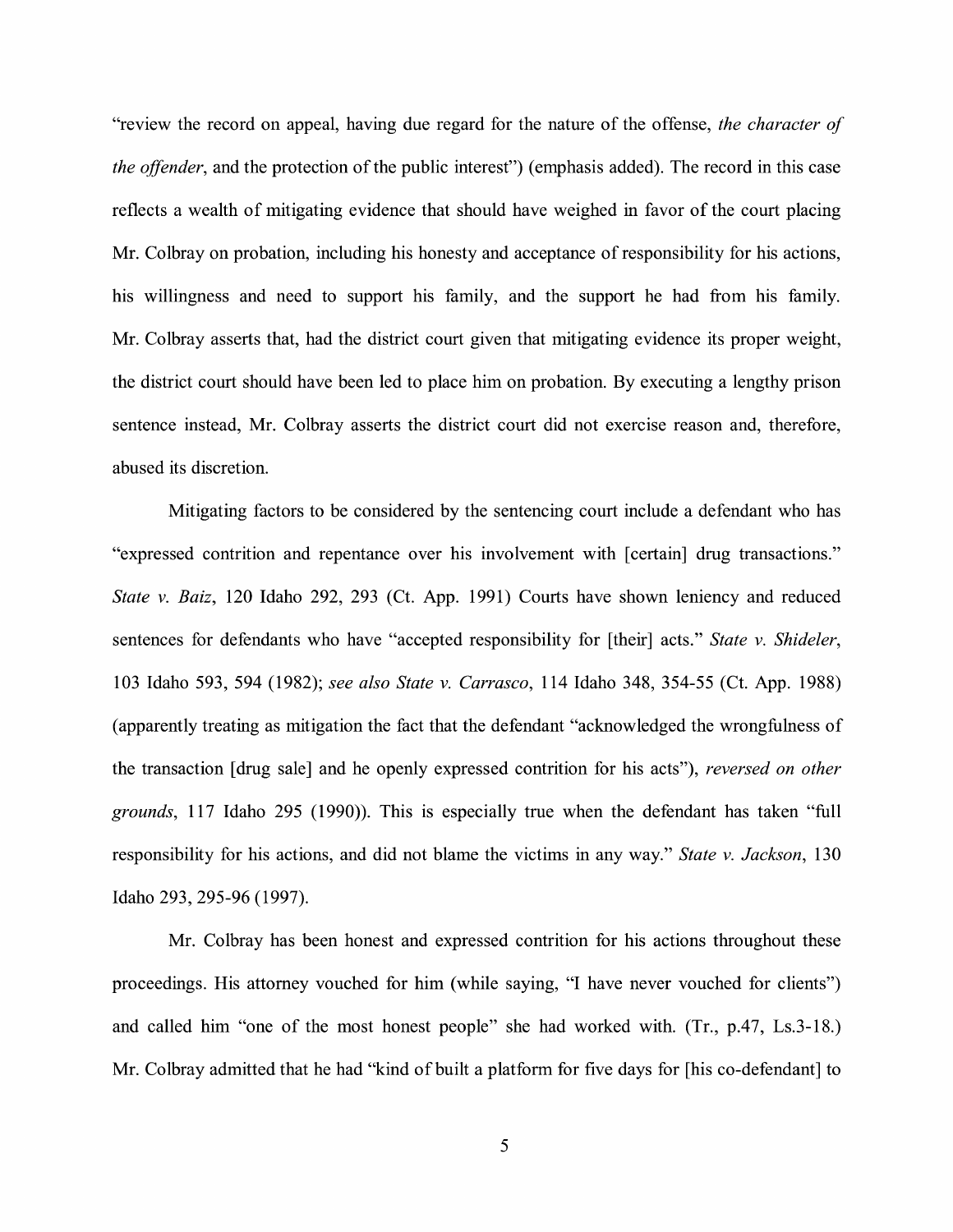sell her drugs and me transport her." (Tr., p.57, Ls.2-3.) He told the court that he "should have used [his] better sense" when he realized what his co-defendant was doing. (Tr., p.56, Ls.14-15.) He told the court, "I made a whole bunch of mistakes. My mistake here is maybe I should have opened my mouth. I should have said, 'Hey, lookit,' [sic] instead of actually condoning. That's what I call it, is I condoned an illegal act and I kind of helped it along the way." (Tr., p.57, L.20)  $-$  p.58, L.1.)

Other mitigating evidence can include a defendant who "was working and helping to support his children at the time of the conviction." *State v. Nice,* 103 Idaho 89, 91 (1982). The support of the defendant's family is another mitigating factor to be considered. *Shideler,* 103 Idaho at 595 (reducing sentence of defendant who, *inter alia,* had the support of his family and his employer); *see also Baiz,* 120 Idaho at 293 (treating the fact that the defendant "had considerable family support and was well liked by his friends" as mitigating).

Mr. Colbray wants – and needs – to support a family of "nine kids, [and] 26 grandkids." (Tr., p.53, L.24.) He was in the process of helping start a private car rental company in Oregon. *(See generally* Tr., p.44, L.22 - p.45, L.9; p.53, L.18 - p.57, L.11.) Mr. Colbray was in Idaho to buy a car, and the cash found on him when he was arrested was to be used for that purpose. *(See*  Tr., p.45, Ls.4-9.) His attorney told the court that his partner in that car rental business was prepared to testify on Mr. Colbray's behalf at trial.  $(Tr, p.44, L.22 - p.45, L.9)$ 

Mr. Colbray asserts the record shows his acceptance of responsibility for his actions, his need to support his family, and their continued support. Mr. Colbray asserts all of this mitigating evidence should have led the district court to place him on probation. Accordingly, Mr. Colbray asserts the district court did not exercise reason when it imposed a fifteen-year sentence, with four years fixed, and thus abused its discretion.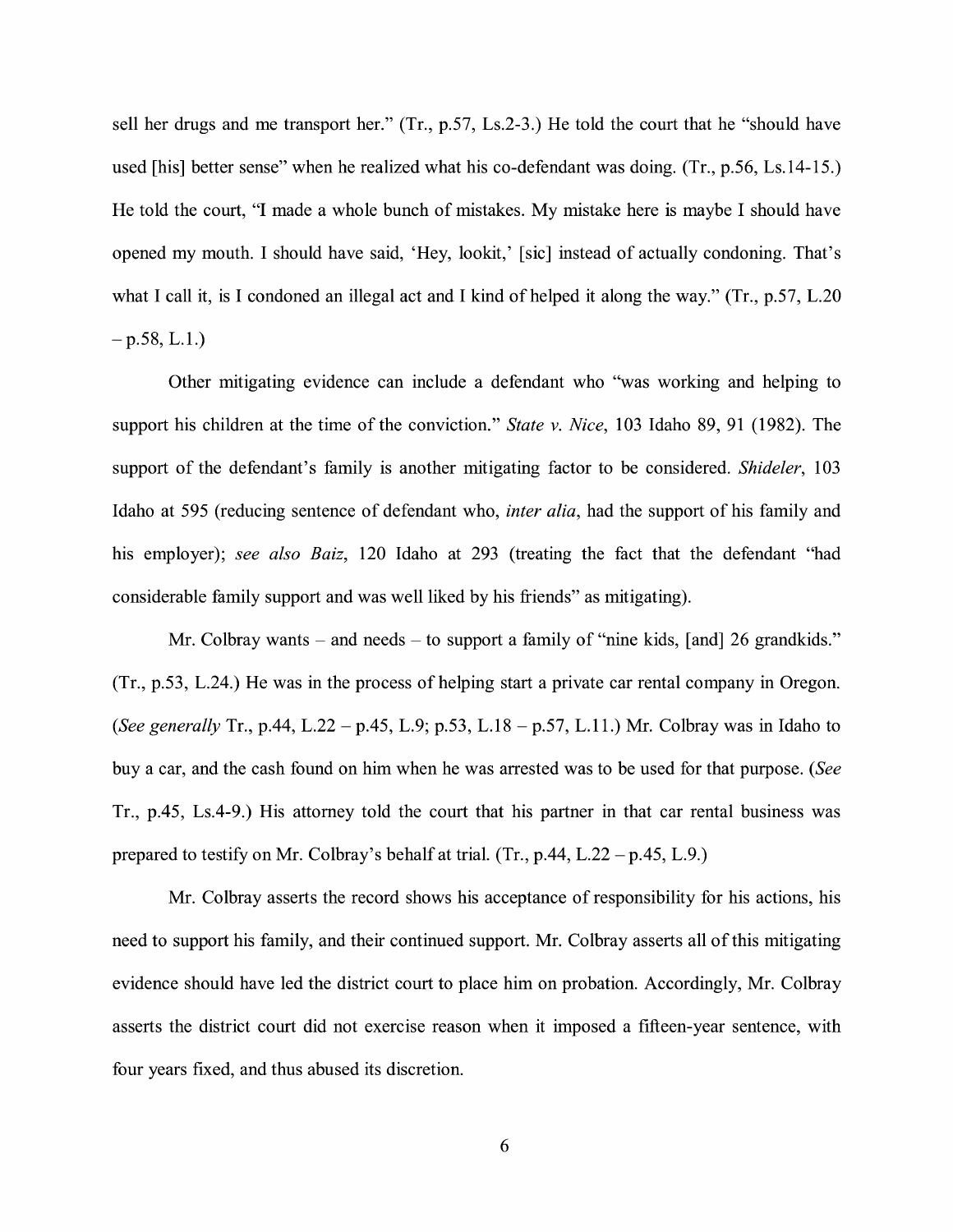#### The District Court Abused Its Discretion When It Denied Mr. Colbray's Rule 35 Motion

#### A. Introduction

Mr. Colbray asserts the district court abused its discretion when it denied his Rule 35 Motion. Specifically, he asserts the district court did not adequately consider the new evidence he presented with his motion; and, had the district court properly considered that evidence, it would have been led to grant his Rule 35 motion.

#### B. Standard Of Review

"If a sentence is within the statutory limits, a motion for reduction of sentence under Rule 35 is a plea for leniency, and we review the denial of the motion for an abuse of discretion." *State v. Huffman,* 144 Idaho 201, 203 (2007). That discretionary decision is reviewed for the four factors discussed in *Lunneborg,* 163 Idaho at 863.

"Where an appeal is taken from denial of a Rule 35 motion, our scope of review includes all information presented at the original sentencing hearing and at a subsequent hearing on the motion." *State v. Lopez,* 106 Idaho 447, 450 (Ct. App. 1984). "The criteria for evaluating rulings on motions to reduce sentences under Rule 35 are the same as those applied in determining whether the original sentence was reasonable." *State v. Forde,* 113 Idaho 21, 22 (Ct. App. 1987). "The defendant bears the burden of showing that the sentence is unreasonably harsh in light of the primary objective of protecting society and the related goals of deterrence, rehabilitation and retribution." *State v. Hoskins,* 131 Idaho 670, 672 (Ct. App. 1998).

"When presenting a Rule 35 motion, the defendant must show that the sentence is excessive in light of new or additional information subsequently provided to the district court in support of the Rule 35 motion." *State v. Huffman,* 144 Idaho 201, 203 (2007).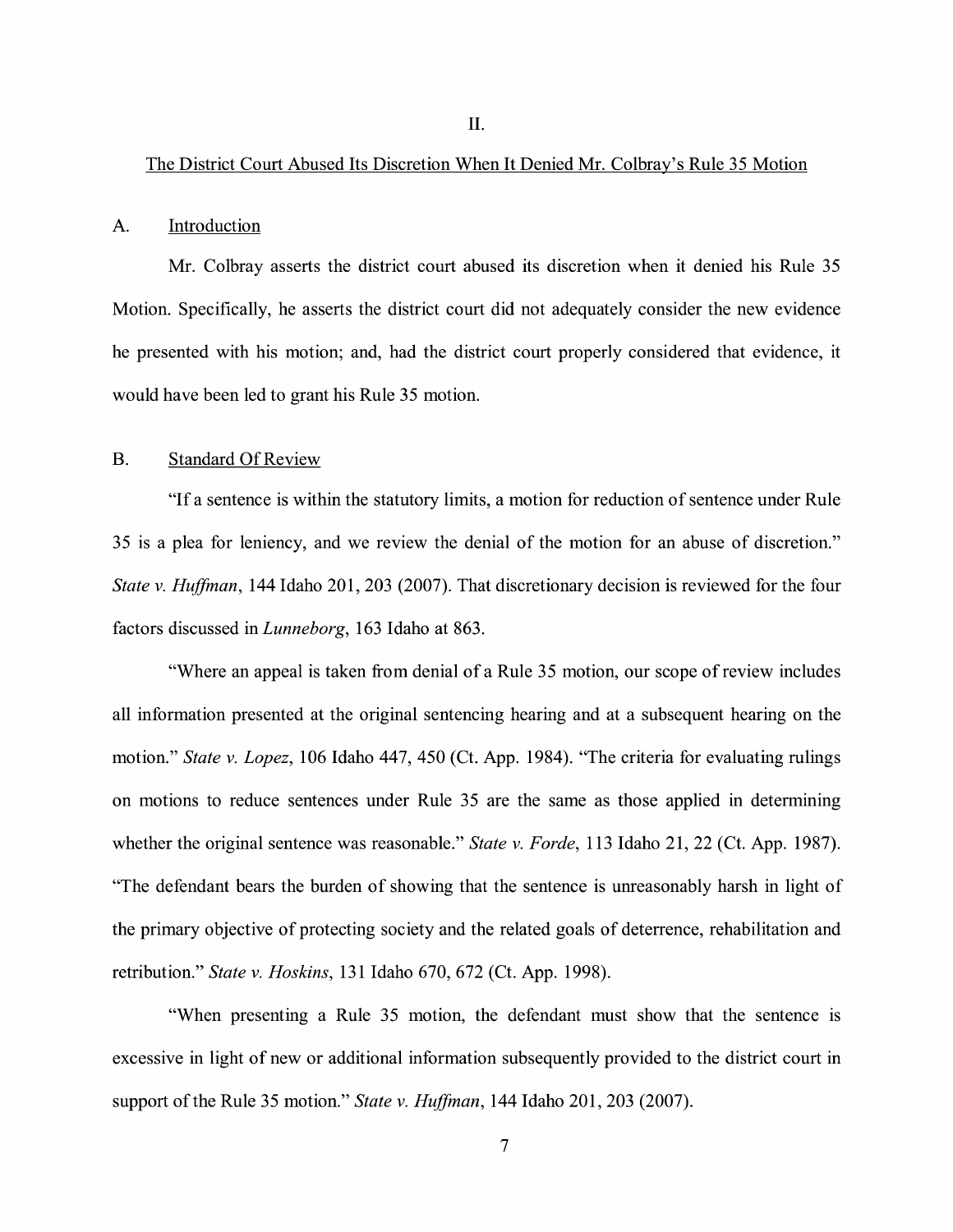# C. Mr. Colbray's Conduct While Incarcerated Should Have Led The Court To Reduce His Sentence

When considering a Rule 35 motion, "the district court may consider facts presented at the original sentencing as well as any other information concerning the defendant's rehabilitative progress while in confinement." *State v. Barreto,* 122 Idaho 453, 455 (Ct. App. 1992). In addition to progress towards rehabilitation, the court may also consider the defendant's "postsentencing conduct." *State v. McNeil,* 155 Idaho 392, 403 (Ct. App. 2013); *see State v. Sanchez,*  117 Idaho 51, 52 (Ct. App. 1990) (considering evidence of "good conduct while in prison" as being "worthy of consideration" in support of a Rule 35 motion.); *State v. Snapp,* 113 Idaho 350, 351 (Ct. App. 1987) (considering as mitigating evidence the fact "that [the defendant's] conduct was good, and that he earned a high school equivalency certificate, while in prison").

Mr. Colbray's motion described how he is "housed as a volunteer worker in Maximum Security," and his "lack of disciplinary matters and otherwise good behavior since his incarceration at the Ada County Jail." (R., pp.68-69.) Mr. Colbray testified during the sentencing hearing that he had been held at the Ada County jail for "300-some days" while awaiting his trial; during that time, he said, "I don't have one write-up. There's not one officer that can tell you that I'm not very respectful. I'm trustworthy. I'm honest." (Tr., p.58, Ls.14-17.) Mr. Colbray included two letters from himself with his motion *(see* R., pp.71-84), which the court described as expressing his "desire to become a positive influence on others," along with "describing [his] volunteer work and other positive activities since being sentenced" **(R.,** p.90). A letter to the court from Mr. Colbray's brother in support of his Rule 35 Motion was also included with that motion. **(R.,** pp.85-86.) In that letter, his brother told the court that Mr. Colbray "has a lot of family that is pulling for him." (R., p.86.) He also described Mr. Colbray's work towards establishing a business and how Mr. Colbray was trying to be a better example for his youngest